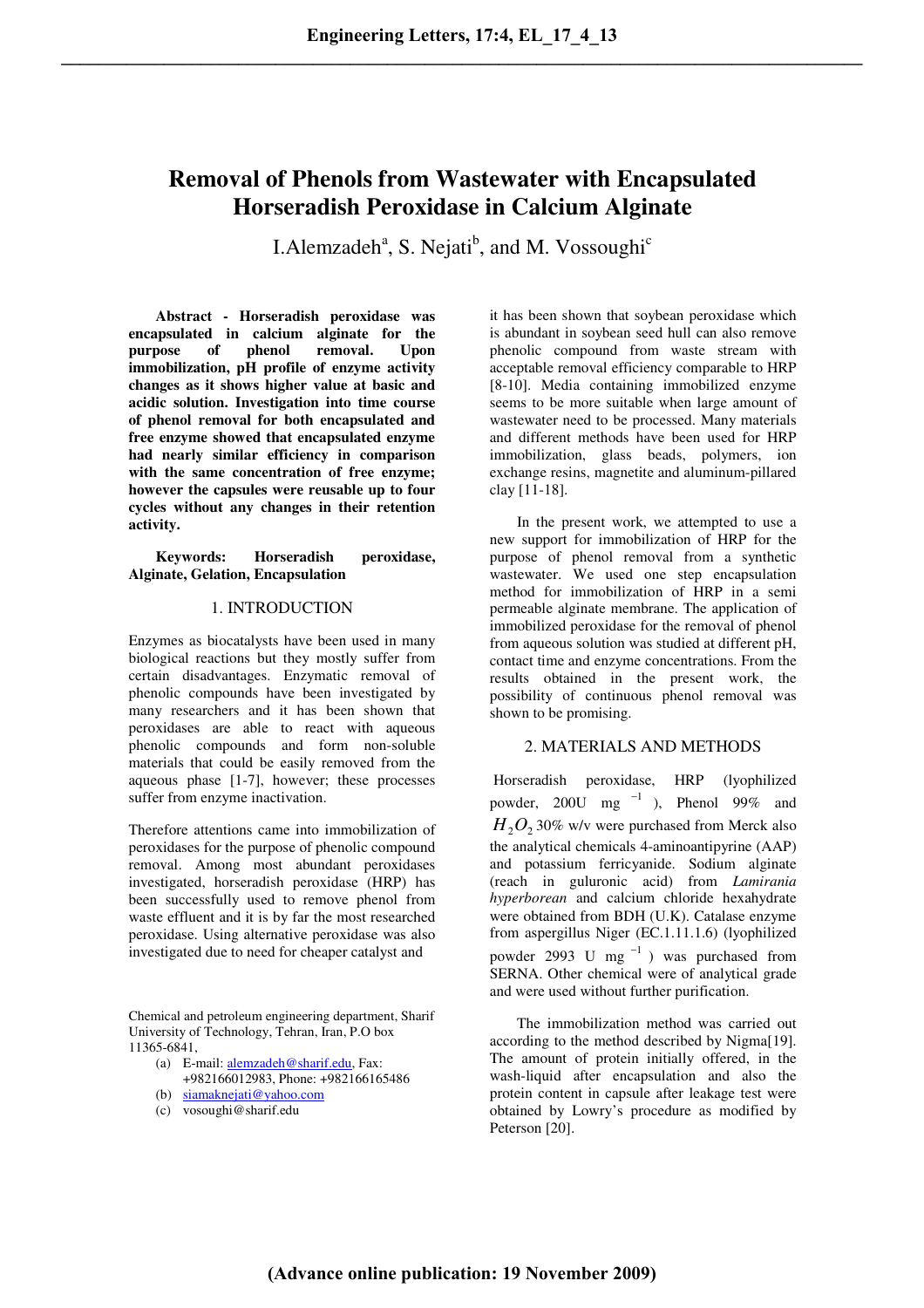Enzyme leakage measurement was carried out by placing capsules in a test tube filled with tris buffer (pH=8.0) for 18 hours. Then the capsules were removed, cut in half and put in phosphate buffer (pH=7.4) solution.

HRP activity was assessed by employing 4 aminoantipyrene method involving colorimetric estimation by using phenol and  $H_2O_2$  as substrate and 4-aminoantipyrene  $(Am-NH_2)$  as chromogen [21]. Phenol concentration was determined using a colorimetric assay in which the phenolic compounds within a sample react with 2.08 mM AAP in the presence of 8.34 mM potassium ferricyanide reagent[21].

#### 3. RESULT AND DISCUSSION

Biocatalytic properties including lower enzyme leakage and higher enzyme encapsulation and retention activity achieved when the calcium chloride hexa hydrate and sodium alginate solution were  $4.5 \,$  %w/v and  $0.75\%$  w/v respectively.

### *3.1. Dependence of pH*

The pH activity profile of free and encapsulated HRP was obtained by incubating both the free and immobilized enzyme at  $25 \text{ °C}$  for 15 min in 5 ml buffer solution followed by measuring the enzyme activity at 510 nm. Fig.1 depicts the results of these measurements. This behavior might be the result of interior microenvironment of capsule that is slightly cationic and separated from bulk with a semipermeable membrane which is anionic in nature.



**Fig.1**. Effect of pH on the Activity of free and immobilized HRP; Free enzyme (■) Encapsulated  $HRP$  ( $\bullet$ )

#### *3.2. Optimum contact time*

Initial experiments were performed in order to assess the optimum contact time required for phenol removal. To a series of beakers each one containing 100 ml of 2 mM phenol, 20 µl hydrogen peroxide along with enzyme concentration (0.8 units/ml) were added and reaction media ( $25^{\circ}$ , pH=8.0) was agitated for a period of 4 hours. Every 20 minutes, a 1 ml sample was taken from solution and was analyzed for the residual phenol concentration. It was shown that 100 min is required to reach acceptable removal efficiency. Subsequent experiments were performed at a backer containing 100 ml phenol with definite concentration and lasted for 100 min. Further reactions with different phenol concentrations have shown that phenol removal follows the same trends (Fig.2). The phenol conversion against time was also studied for both encapsulated and free enzyme. Fig. 2, shows the comparison between free and encapsulated enzyme phenol removal efficiency versus time.



**Fig. 2**. Comparing time course of phenol conversion of immobilized and free enzyme, Phenol concentration 2 mM. Free enzyme (●) Encapsulated HRP (■)

#### *3.3. Influence of enzyme concentration*

Since the biocatalyst has a finite lifetime and also the conversion is found to be dependent on the contact time, normally removal of phenol is dependent on the amount of catalyst added. To study the effect of enzyme concentration on phenol removal, five different enzyme concentrations were used to compare the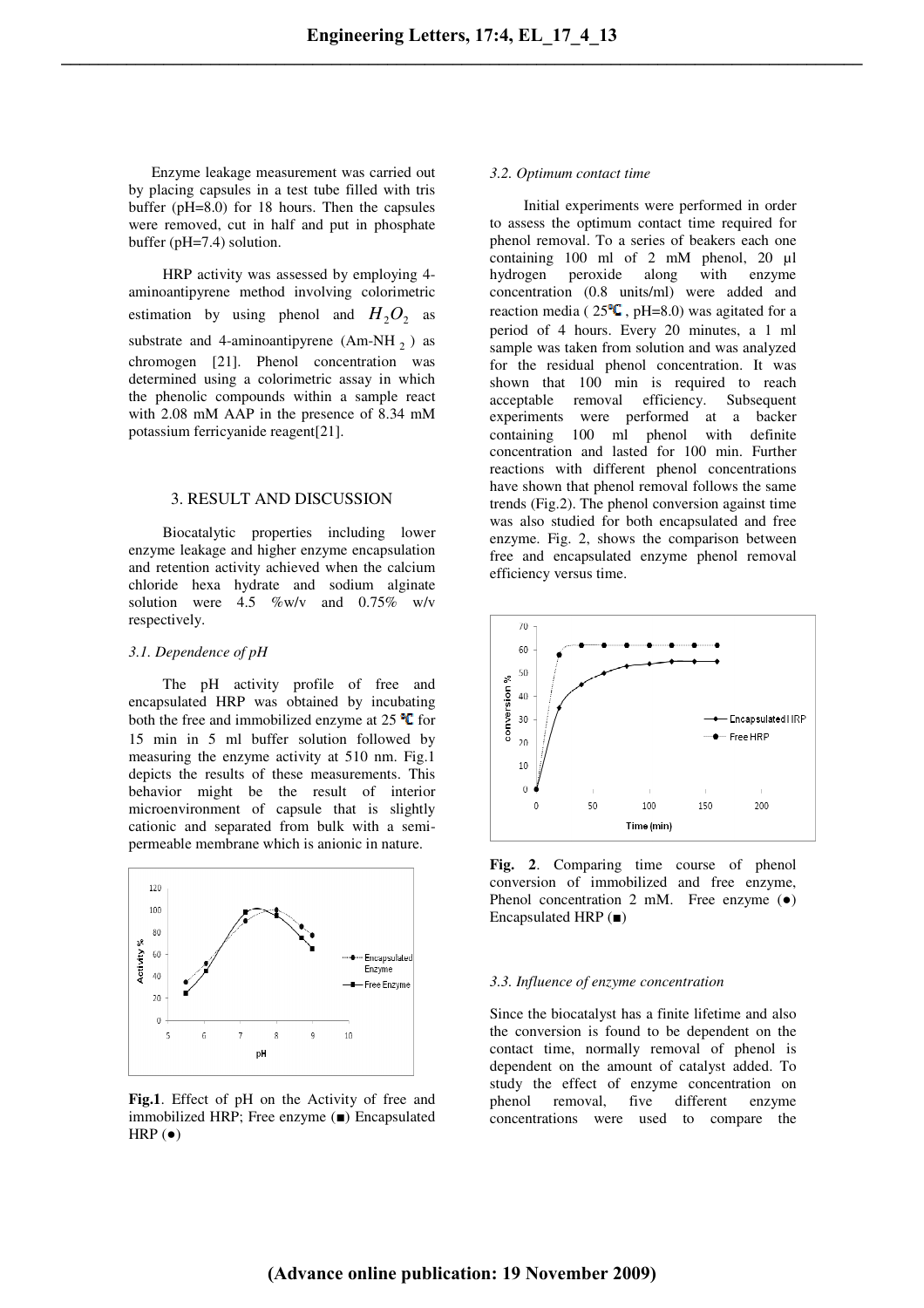efficiency of encapsulated enzyme. The phenol and hydrogen peroxide concentration along with the physical condition of reaction remained unchanged (phenol concentration 2mM, pH=8.0). Fig.3 depicts the effect of enzyme concentration on phenol removal. It is found that for a 2 mM phenol solution, increasing enzyme concentration from 0.15 units/ml to 0.8 units/ml results in gradual increase in phenol removal. Further increases in enzyme concentration have no significant effect on phenol removal. The enzyme concentration of 0.8 Units/ml was found to be the optimal dose for the experiment condition.

#### *3.4. Reusability*

The immobilized enzyme could be easily removed and assessed for its remained catalytic activity. To demonstrate the reusability of encapsulated enzyme, capsules were separated after 100 min of reaction time and then rinsed thoroughly with distilled water. The capsules used for subsequent batches. After 5 repeated test, the phenol removal efficiency was reduced to half of its initial value (Fig.4). The later might be the result of plugging of the membrane pore and



**Fig 3.** Effect of encapsulated HRP dose on phenol removal



**Fig. 4**. Reusability of capsules, Phenol concentration 2 mM and enzyme content 7.5 units/ml

accumulating of radicals and dimmer in the interior environment of each capsule which entrapped the active site of enzyme or even enzyme molecules resulting in enzyme inactivation.

## 4. CONCLUSION

The experimental results obtained in the present work revealed the effectiveness of the encapsulated peroxidase in phenol removal. The performance of phenol removal was found to be highly dependents on, aqueous pH, contact time, and enzyme dose. The encapsulated enzyme activity shows higher relative activity in acidic and basic solutions which are the most common conditions appeared in waste stream. Enzyme Retention activity, encapsulation and leakage percentage of enzymes are influenced by gel preparation condition and finding a proper value for above quantities totally depends on alginate species used. The reusability experiment showed that these biocatalysts can be used up to five cycles without serious deficiency in their catalytic performance.

# **REFRENCES**

[1] A.M.Kilbanov, B.N.Alberti, E.D.Morris, L.M.Felshin, Enzymatic removal of toxic phenols and aniline from wastewater, J.Appl.Biochem. 2 (1980) 414-421

[2] A.M.Kilbanov, T.M.Tu, K.P.scott, Peroxidasecatalyzed removal of phenols from coal conversion wastewater, Science 221 (1983) 259- 261

[3] A.M.Kilbanov, E.D.Morris, Horseradish peroxidase for the removal of carcinogenic aromatic amines from water, Enzyme Microb.Technol. 3 (1981) 119-122

[4] N.Singh, J.Singh, An enzymatic method for removal of phenol from industrial effluent, prep biochem biotechnol, 32 (2002) 127-33

[5] V.A.Cooper, J.A.Nicell, Removal of phenols from a foundry wastewater using Horseradish peroxidase, water Res, 30 (1996) 954-61

[6] E.Miland, R.S.Malcolm, O.F.Ciaran, phenol removal with modified peroxidases, J Chem Tech. Biotechnol., 67 (1996) 227-236

[7] M.D. Aitken, wastewater treatment applications of enzymes: opportunity and